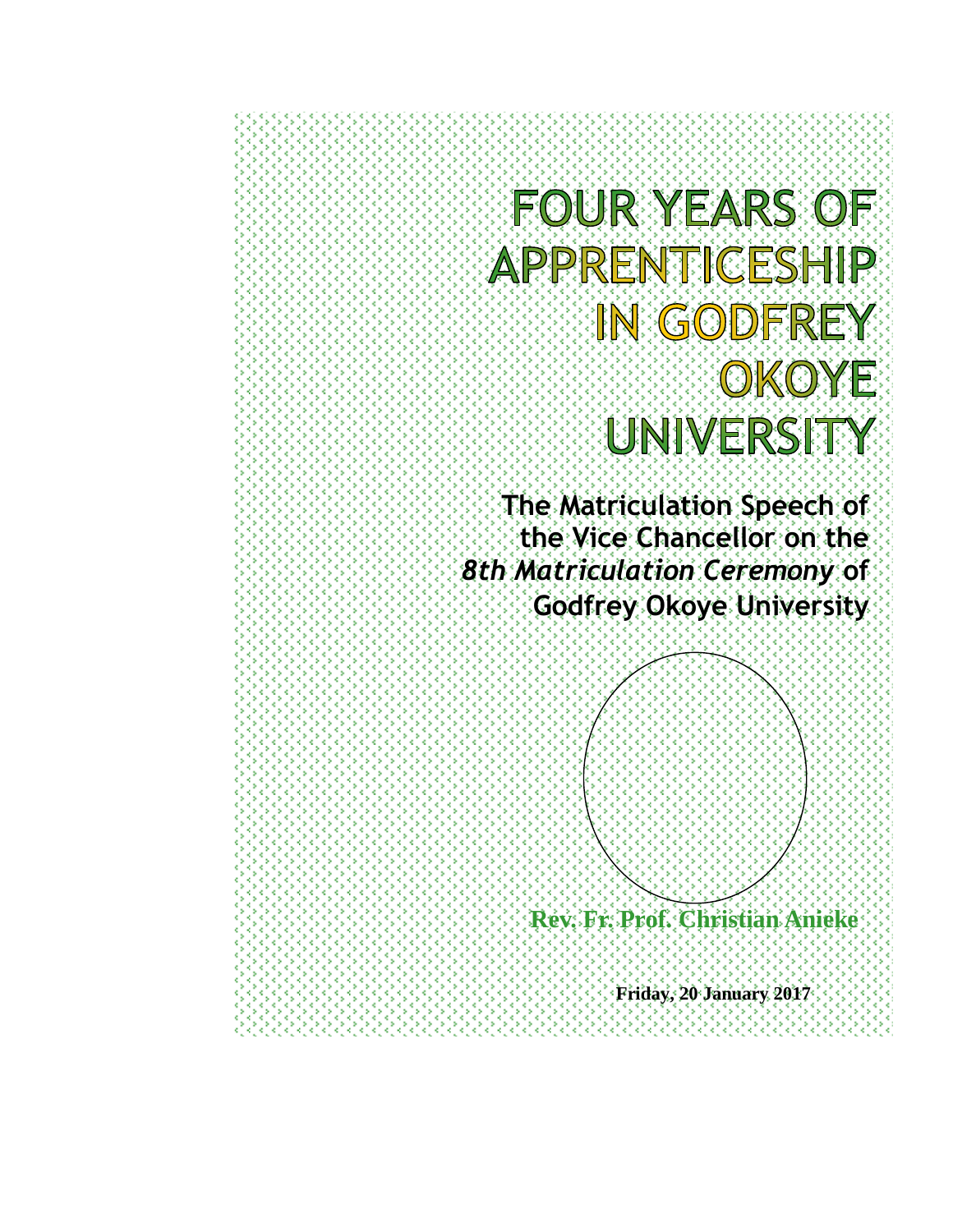## *Protocol*

On behalf of the staff and students of Godfrey Okoye University I warmly welcome each of you to the matriculation of the 2016/2017 set of Godfrey Okoye University students. You have come as parents, guardians or relations of the matriculating students. You have come here as friends of Godfrey Okoye University. You have come here because you believe in the transformative, spiritual and millennial project called Godfrey Okoye University. May God bless you for being here today!

Ladies and gentlemen, the vision of Godfrey Okoye University is to produce graduates who will be outstanding in learning, balanced in character and personality and ready to pursue epistemic unity in all its ramifications. In order to realize this vision we have borrowed a leaf from traditional education where education is targeted at helping people to become responsible citizens of their community by learning the trades and skills available in the community. According to Paul Monroe, in traditional education learning is not separated from doing. Traditionally, education is seen as a period of apprenticeship when the learner is attached to a master and gets practical experience and skills that will enable them to make their own contributions to the development and wellbeing of their society. Products of traditional education are never unemployed.

This is the model we are employing here. This is also what informs our first town-and-gown assembly. We invited industrialists and professionals from different fields of human work and had a dialogue with them on areas of focus in the training of our students so that they can become employable on graduation. What emerges from that interaction is our resolve to pursue vigorously our understanding of education in the traditional sense of apprenticeship. Our students are encouraged not only to pursue the theoretical dimension of their chosen courses of studies but also to identify with professionals in their fields in order to learn practical skills from them as long as they are here. Those in the Mass Communication Department, for instance, have been helped to identify the areas of specialization and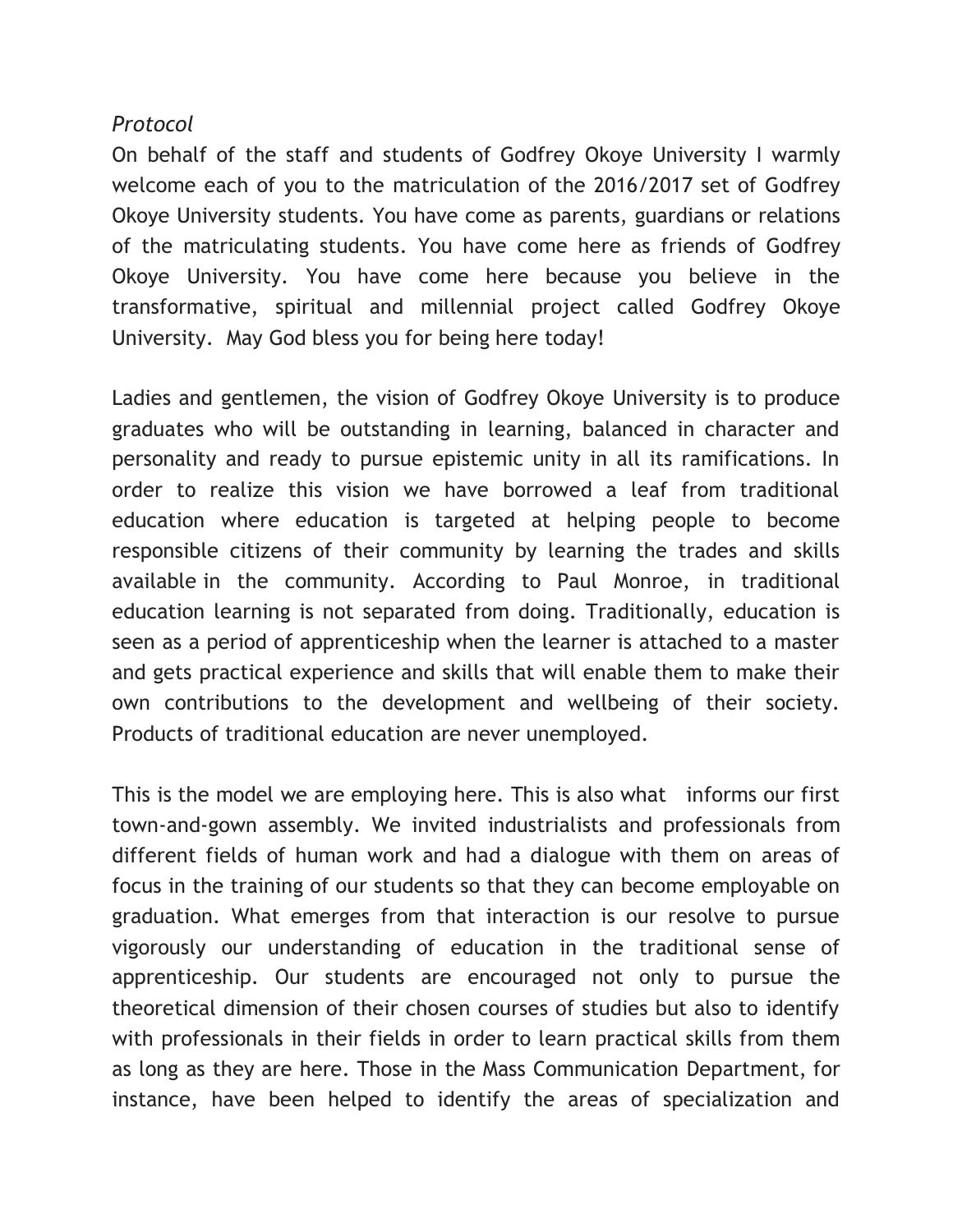professional branches in their field. Already in their hundred level, they are expected to choose an area of specialization and are encouraged to identify with professionals in their chosen area of specialization. Other departments and programmes are also designed in this fashion.

In addition, our entrepreneurial programme in this university exposes students to different areas of entrepreneurship so that they can be employers of labour on graduation. The expectation of Godfrey Okoye University is that no student of this university will be unemployed after graduation.

My dear matriculating students, it is in this university that sees your education as four years of serious apprenticeship that you are being admitted. It is very important that you realize that you are not just in this university to get one degree but to acquire a lot of talents and skills that will help you to employ yourself or to get a good job. Your university is interested in your success while you are on campus and also after your graduation.

Furthermore, you are in a university that encourages you to pray because success comes ultimately from God. This explains why our life here is defined by prayer in the morning, in the afternoon and in the evening. Our success as one of the fastest growing universities in Nigeria is the result of our unceasing dialogue with God. In the words of a great spiritual mind, I say to you: *Work as if everything depends on you. Pray as if everything depends on God.*

My dear matriculating students, you have chosen a university that is extending the space of your apprenticeship outside the shores of your university. We are collaborating with over 20 universities in Europe, Asia and North America. You can choose to study for a year or semester in any of our partner universities. Also we have secured the approval of the Austrian Government for some of our students to do their IT in Austria. So my dear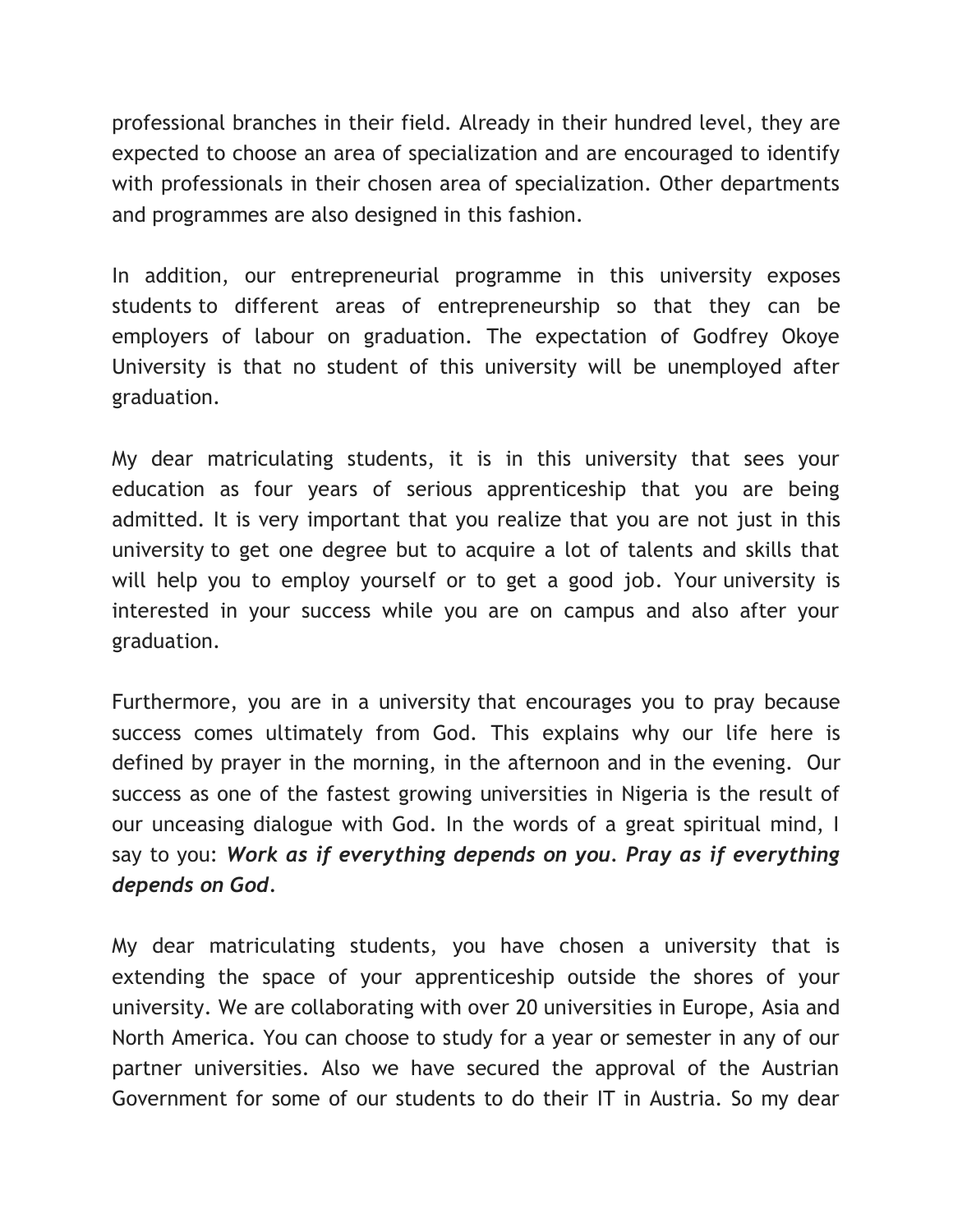students the sky is your limit in this university. Make up your mind to be one of the greatest persons your country has ever produced.

In order to get the best result from these four years of serious apprenticeship, we encourage you to sit down and work. As long as we are in session you need permission to stay the night outside this university. The idea is to help you to stay focused on your studies so that you will achieve tremendous success. You know that when footballers are going for a serious tournament, they are usually called to the camp and they stay there, cut off from all distractions, working hard for a successful encounter. This is what we are doing here. Being here and sitting down to work will make the difference that we and your parents or guardians want to see in you in the next four years. I am convinced that if we do our job well, your parents or guardians will be proud of you and your university.

In addition, your university is a residential university. This means that you are expected to live on campus and cannot live off campus unless you have the approval to do so. This is in line with our commitment to make you great leaders and successful persons.

Also discipline is boldly written in our university. Only a disciplined mind can achieve great success. As Bob Richards says, "One of the great lessons I've learned in athletics is that you've got to discipline your life. No matter how good you may be you've got to be willing to cut out of your life those things that keep you from going to the top." So do the best you can to keep the rules and regulations of your university which are designed to promote your success and well being.

Finally, dear parents and guardians, I thank you immensely for encouraging your children and wards to study in this God's own university. Please help them to keep the rules and regulations. Do not invite them to return home without getting permission from the officers in charge of them in their hostels. Do not encourage them to break the rules and regulations of their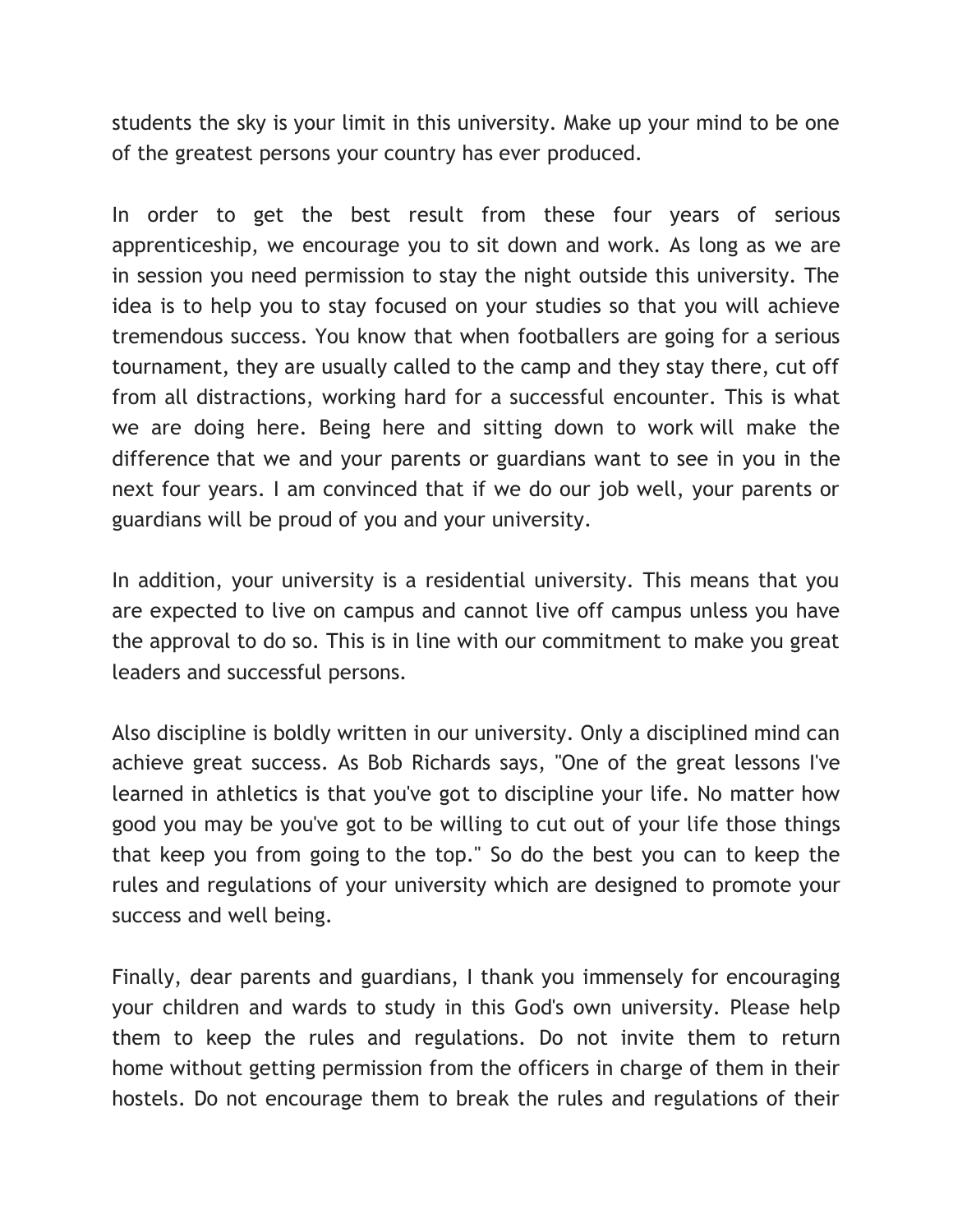university. Also ask them about their result at the end of every academic session in order to follow their academic progress. Of course you can always get the result from us if they begin to tell stories. Furthermore, please continue to pay their fees in time. This is one way you can encourage us to continue our unbroken success story in the university.

I will not conclude this speech without thanking the officers of Student Affairs Unit, the Dean of Student Affairs and his team, for a successful orientation and preparation for this event. Also my gratitude goes to the ceremonies committee under the headship of Prof. Gloria Njoku for working hard to ensure the success of this occasion. Finally, I thank all members of staff for their commitment to administrative and academic excellence in this university. I thank particularly the administrative staff in our Works Unit for making this university the cleanest university in Nigeria. I thank you all for being here.

United as one family let us sing with Celine Dion that a new day has arrived in the life of our young matriculating students:

> *I was waiting for so long For a miracle to come Everyone told me to be strong Hold on and don't shed a tear*

*Hush now I see a light in the sky Oh it's almost blinding me I can't believe I've been touched by an angel With love*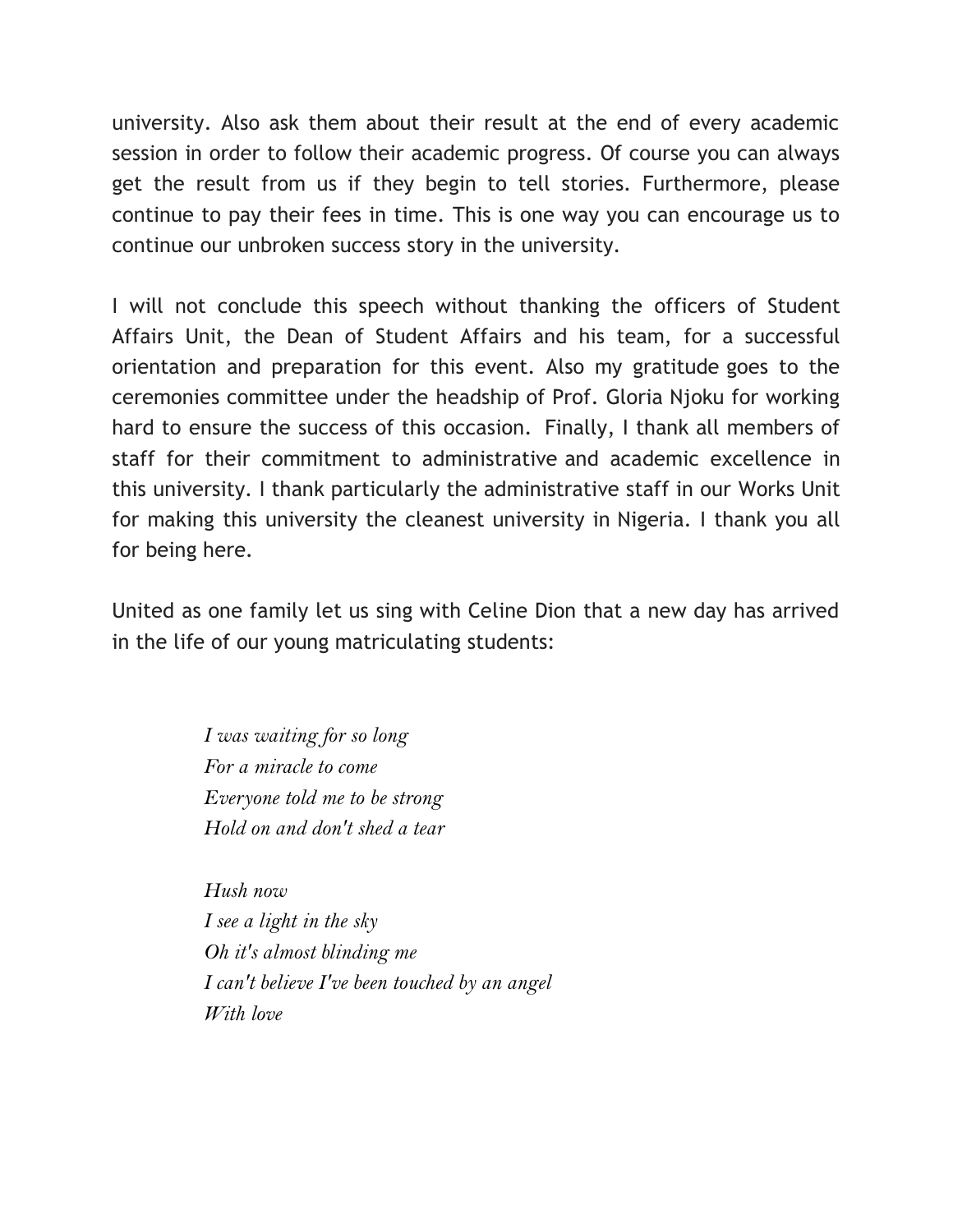*Let the rain come down And wash away my tears Let it fill my soul And drown my fears Let it shatter the walls For a new sun A new day has come A new day has come*

*Where it was dark now there's is light Where there was pain, now there's joy Where there was weakness, I found my strength… Hush now I see a light in the sky Oh it's almost blinding me I can't believe I've been touched by an angel With love*

*Let the rain come down And wash away my tears Let it fill my soul And drown my fears Let it shatter the walls For a new sun A new day has come A new day has come*

God bless you all!